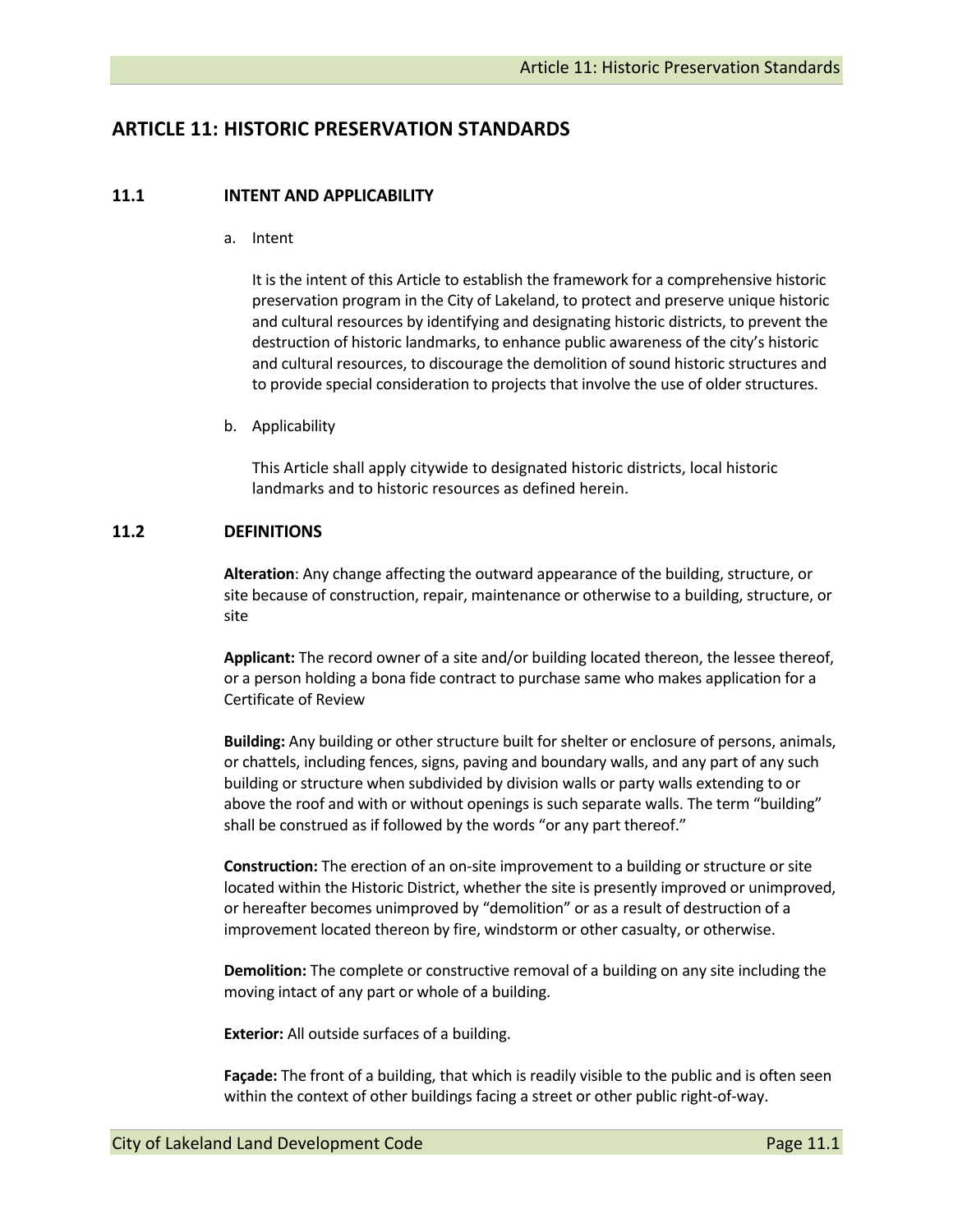**Ordinary Repairs or Maintenance:** Work done to prevent deterioration of a building or to correct any deterioration or decay of a building or any part thereof by restoring the building as nearly as practicable to its condition prior to such deterioration or decay. Repairs or maintenance which changes the outward appearance of a building constitute an alteration.

**Owner of Record:** The owner in fee simple of real property as indicated in the official records of Polk County, Florida, regardless of any liens, mortgages, or other interest in the property.

**Reconstruction:** The rebuilding or extraordinary repair of a building or structure which has been damaged, has fallen into disrepair or for any other reason is substantially rebuilt.

**Responsible Party:** The owner or an individual acting as the owner's agent who accepts responsibility for meeting city requirements for the property designated in a certificate of review application.

**Site:** A parcel of ground whether improved or unimproved, under single or multiple ownership by any public or private corporation, association, trust or individual, or any combination thereof.

**Structure:** An improvement to a site which is placed or constructed by man regardless of size, material(s), purpose or design.

### **11.3 HISTORIC PRESERVATION BOARD**

There is hereby established a Historic Preservation Board of the City of Lakeland (HPB) which shall have citywide jurisdiction and shall serve as the primary agency responsible for furthering historic preservation within the city.

#### 11.3.1 ORGANIZATION

The HPB shall be composed of no less than nine members and no more than thirteen members. Whenever possible, the membership shall be composed of at least one of the following: an architect, a landscape architect or designer, a contractor or builder, a representative of a local historical society, a civil or structural engineer, a realtor or developer, and an individual owning or leasing property or operating a business within each historic district in the city, and at least two members from the general public. Members shall serve without compensation. Appointments shall be made for three‐year terms, except that the initial appointments shall be made as follows: three members for one year each, two members for two years, and four members for three years. The City Commission shall make appointments to the HPB and may remove members for just cause. The City Attorney and Director of Community Development shall serve as advisory staff to the HPB.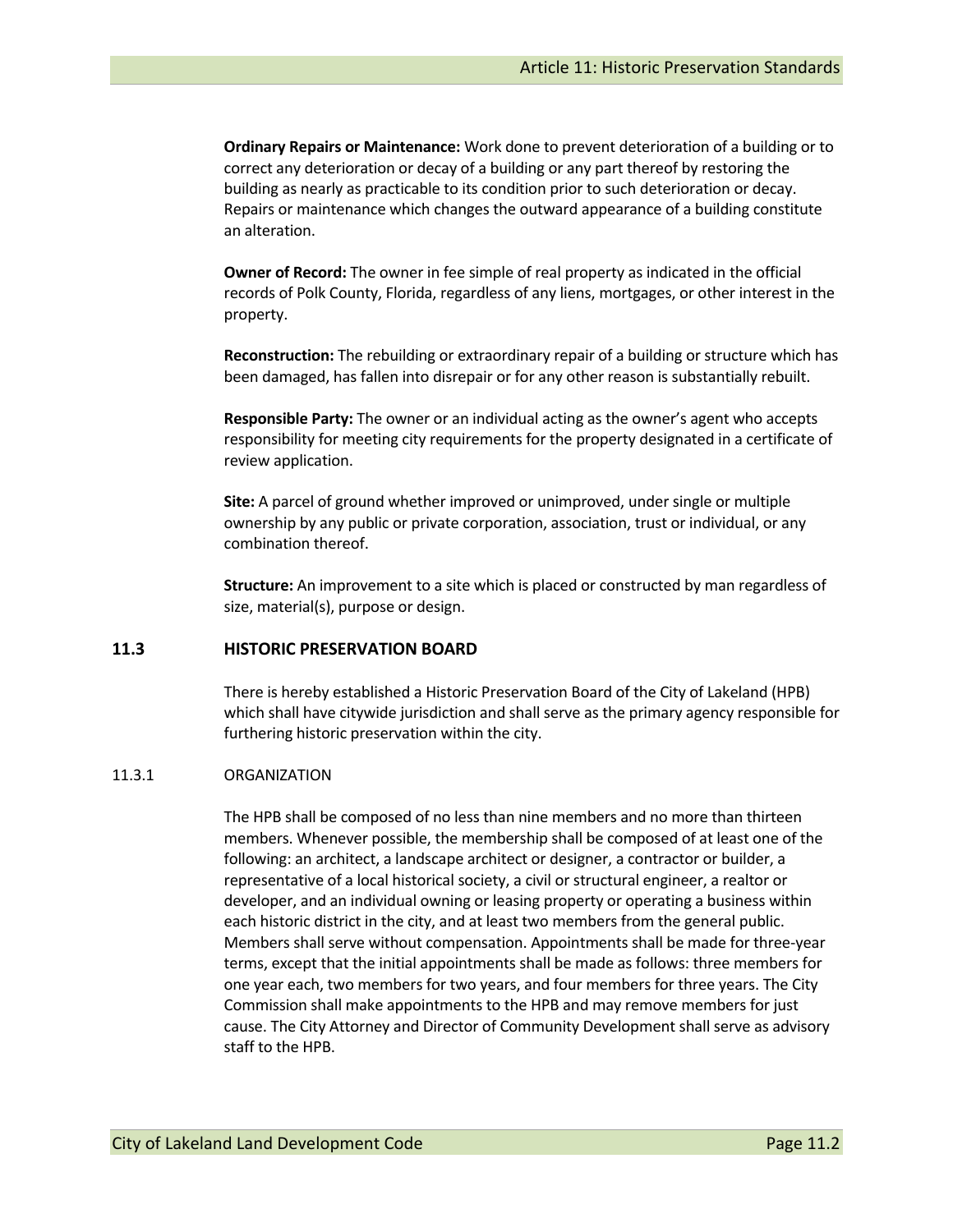### 11.3.2 POWERS AND DUTIES

The HPB shall be responsible for identifying and maintaining Lakeland's historic resources for the benefit of Lakeland residents, both now and in the future, through the development and administration of a comprehensive historic preservation program. The HPB shall have the power and authority to:

- a. Identify to the City Commission areas deserving of being included within a historic district and the designation of such districts,
- b. Appoint design review committees to review construction and alterations within each historic district;
- c. Identify and recommend designation of local historic landmarks;
- d. Develop and maintain a local register of historic places;
- e. Identify city policies which impact upon preservation;
- f. Coordinate local activities with state and national preservation efforts, and review relevant legislation;
- g. Further public awareness of Lakeland's past and of preservation in general;
- h. Inform the public of the HPB's activities and of preservation needs in the community;
- i. Adopt rules and procedures.

#### 11.3.3 DESIGN REVIEW COMMITTEE

There shall be a Design Review Committee (DRC) for each historic district consisting of a minimum of five and a maximum of seven of the HPB. Any member of the Historic Preservation Board may be appointed as an alternate to serve on the Design Review Committee in the absence of committee members. At least one member of the DRC shall own property, operate a business, or maintain an office within the boundary of the District. The DRC shall select a Chairman and Vice‐Chairman. A majority of the DRC membership shall be required to approve or disapprove an application for a Certificate of Review.

# **11.4 HISTORIC DISTRICTS**

- a. A historic district is a geographically definable contiguous or noncontiguous area possessing a significant concentration, linkage or continuity of sites, buildings, structures, or objects united by past events or aesthetically by plan or physical development
- b. No historic district shall be established within the City of Lakeland except as provided in this Section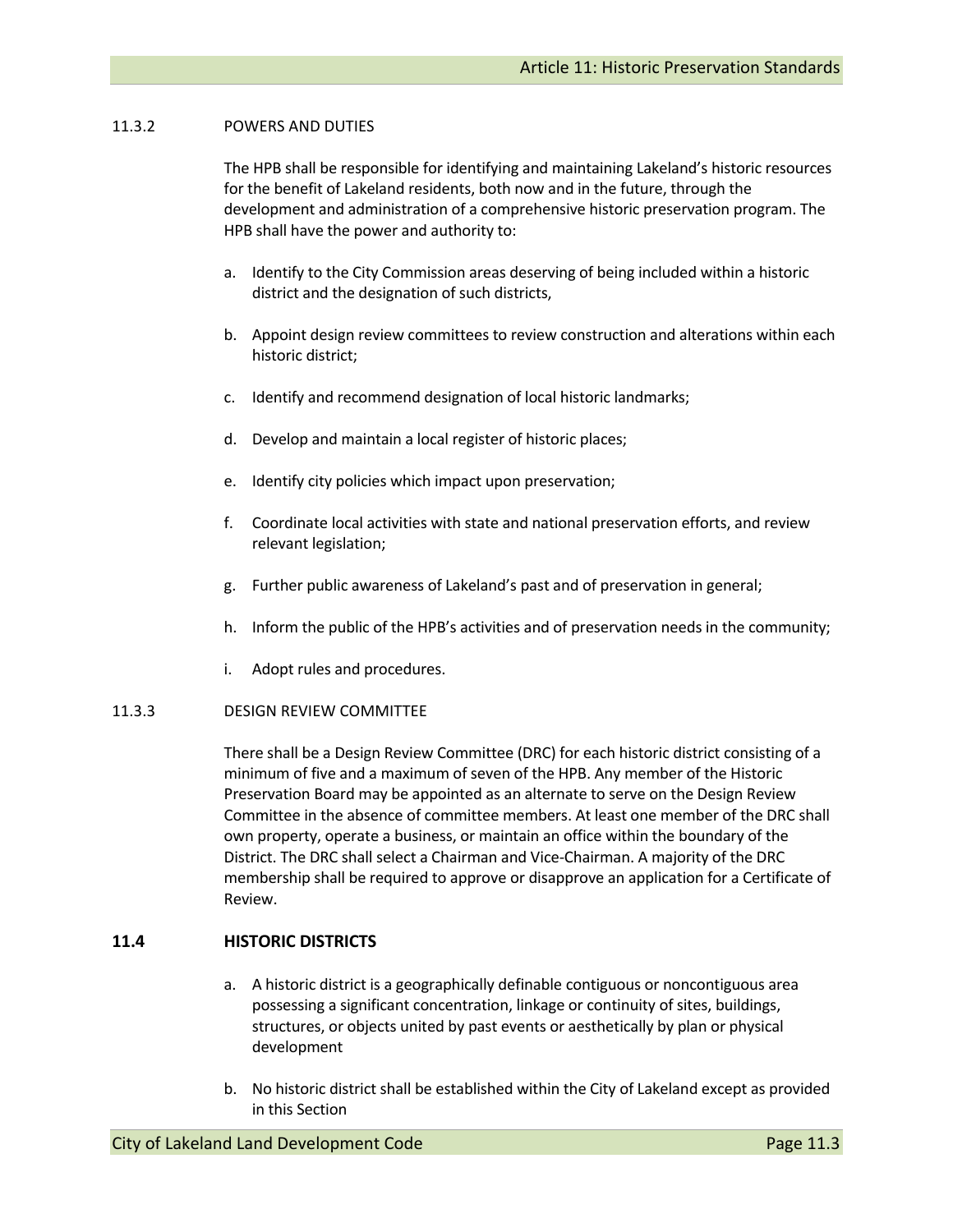c. The HPB may identify an area as being suitable for designation as a historic district. It shall then have the area surveyed and studied for the purpose of determining the age and significance of each building, site or structure within the area. The results of that survey and study shall be reported to the HPB which may, following a public hearing, recommend to the City Commission the establishment of a district and the boundary thereof. Following receipt of that recommendation, a district may be established by adoption by the City Commission of an ordinance to that effect.

### **11.5 LOCAL HISTORIC LANDMARKS**

- a. A local historic landmark is an unimproved parcel of group or a parcel of group with improvement of particular historic or cultural significance which:
	- 1. Reflects the broad cultural, political, economic or social history of the city, state, or national; or
	- 2. Is identified with historic personages or important events in local, state or national history; or
	- 3. Embodies distinguishing characteristics of an architectural type or is a specimen inherently valuable for the study of a period, style, method of construction or use of indigenous materials or craftsmanship; or
	- 4. Is representative of the notable work of a master builder or designer whose individual ability has been recognized or who influenced his era.
- b. No historic landmark within the City of Lakeland shall be designated except as provided in the Section
- c. The HPB shall seek and accept nominations of buildings, sites and structures for designation as Local Historic Landmarks. It may initiate such designation itself. The HPB shall be responsible for reviewing a proposed landmark to determine its local, state, or national significance. A building, site, or structure approved by the Court for landmark designation shall be recommended to the City Commission for such designation upon adoption of a resolution to that effect by the Commission.

# **11.6 CERTIFICATES OF REVIEW**

#### 11.6.1 GENERAL

a. No building, structure, or site of any kind shall be erected, altered, constructed, restored, moved, or demolished within the district until an application for a Certificate of Review of exterior architectural features has been approved by the DRC. For the purposes of this Article, "exterior architectural features" shall include, but not be limited to, the architectural style, scale, size and proportion, general design and arrangement, or exterior of a building, including the kind of texture of a building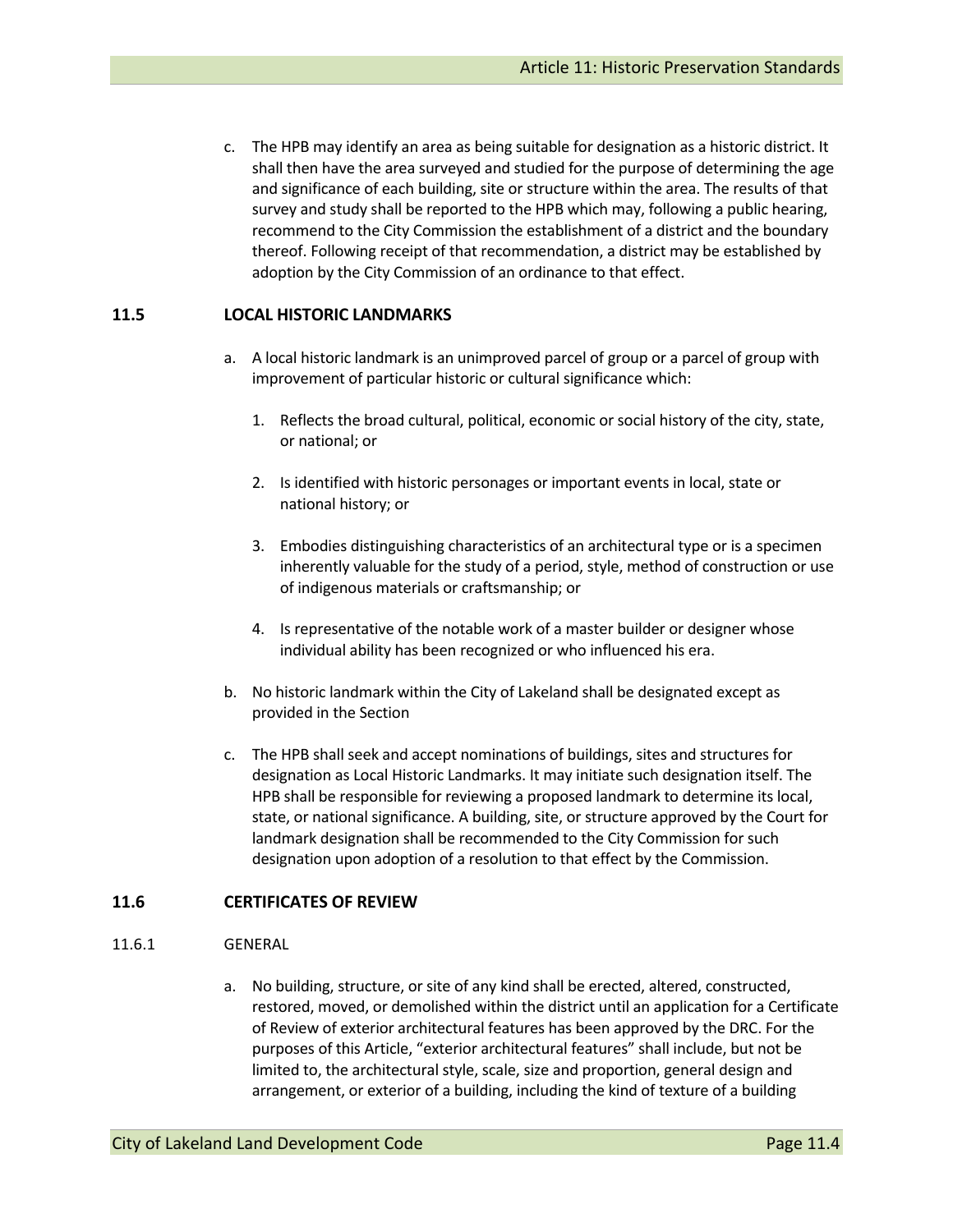material, color and type of protective covering, and the type and style of roofs, windows, doors, and signs.

- b. Nothing in this Article shall be construed to prevent ordinary maintenance or repairs which do not involve a change of design or material, or alter the outward appearance of a building.
- c. The DRC may make such recommendation for the changes or modifications to building plans and specifications as deemed necessary to enable the applicant to satisfy the criteria for issuance of a certificate as set forth in Section 11.6.3. The DRC shall state its reason(s) for not approving the issuance of a Certificate of Review.

#### 11.6.2 PROCEDURE

- a. The HPB shall adopt rules prescribing the procedures for making and reviewing applications for a Certificate of Review and the form and content thereof.
- b. Reviews shall be based on The Secretary of the Interior's Standards for Rehabilitation and Guidelines for Rehabilitating Historic Buildings.
- c. Historical resources not located in the district but located or eligible for listing by the National Park Service on the National Register of Historic Properties will also be subject to the Certificate of Review procedure.
- d. The DRC shall promptly hold a hearing upon each application and shall provide adequate notice thereof to the applicant; the city's building inspection office, and the public.
- e. The DRC shall state the reason(s) for not approving the issuance of a Certificate of Review and shall require any change in the building plans or specifications as deemed necessary and appropriate to cause the proposed construction to satisfy the criteria set forth in Section 11.6.3.
- e. The Certificate of Review shall describe the project for which issued and the type of work to be done. The DRC may require certain terms or conditions as a prerequisite for the approval of a Certificate of Review, which shall be clearly stated thereon.
- f. The HPB shall prepare a list of routine alterations which may receive administrative approval of a Certificate of Review from the HPB staff without a public meeting, provided that the alteration complies with the guidelines of the HPB. Such routine alterations shall include but not be limited to minor work by replacement of damaged or deteriorated materials in like kind.

#### 11.6.3 REVIEW CRITERIA

The following criteria shall be the basis on which the DRC approves or disapproves an application for a Certificate of Review depending on the nature of the exterior alteration: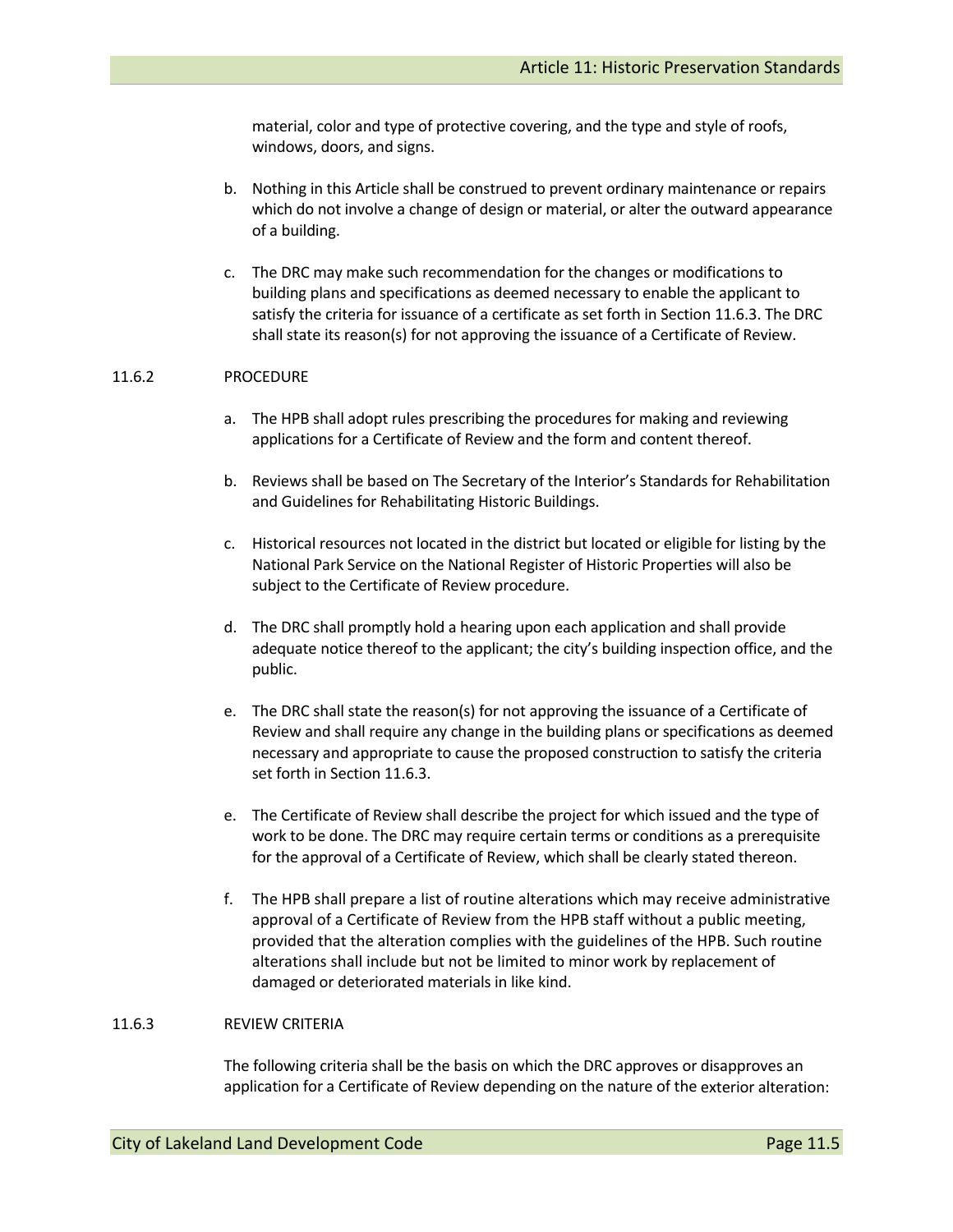a. New Construction

New construction shall be visually compatible with the buildings and environment with which it is visually related, including, but not limited to:

- 1 The height, the floor-to-area ratio, the proportion between width and height of the exterior, the proportions and relationships between doors and windows, the relationship of solids to voids created by openings in the exterior, the materials used in the exterior, the texture inherent in the exterior, the colors, pattern and trim used in the exterior, and the design of the roof.
- 2. The relationship of building masses and spaces between them.
- 3. The site and landscape plan shall be sensitive to the individual building, its occupants and needs and shall be visually compatible with the buildings and environment with which it is visually related.
- 4. A new street exterior shall relate to adjacent buildings.
- 5. Architectural features shall be incorporated whenever possible to relate the new with the old and to preserve and enhance the characteristics of the District.
- b. Alterations to Existing Building, Structure or Site
	- 1. The criteria set forth in Subsection a., above, shall be considered insofar as applicable to the historic characteristics of the building, structures, and sites visually related to it.
	- 2. Alterations shall not affect the architectural quality or historic character of the building, structure or site, but shall, to the extent possible, maintain or restore the historic design and condition.
	- 3. Exterior signs or interior signs plainly visible from the exterior shall be compatible with the buildings and environment with which they are visually related.
- c. Demolition is generally discouraged and shall be reviewed with regards to:
	- 1. The architectural significance of the building or structure. Architectural significance shall be determined by the DRC at the time of the demolition request and shall be based upon documentation of the property's architectural integrity and historical or cultural significance. Designation of the building or structure as "non‐contributing" by the most recent historic district survey does not preclude the DRC from making a determination of architectural significance.
	- 2. The contribution of the building or structure to the history or origins of the historic district.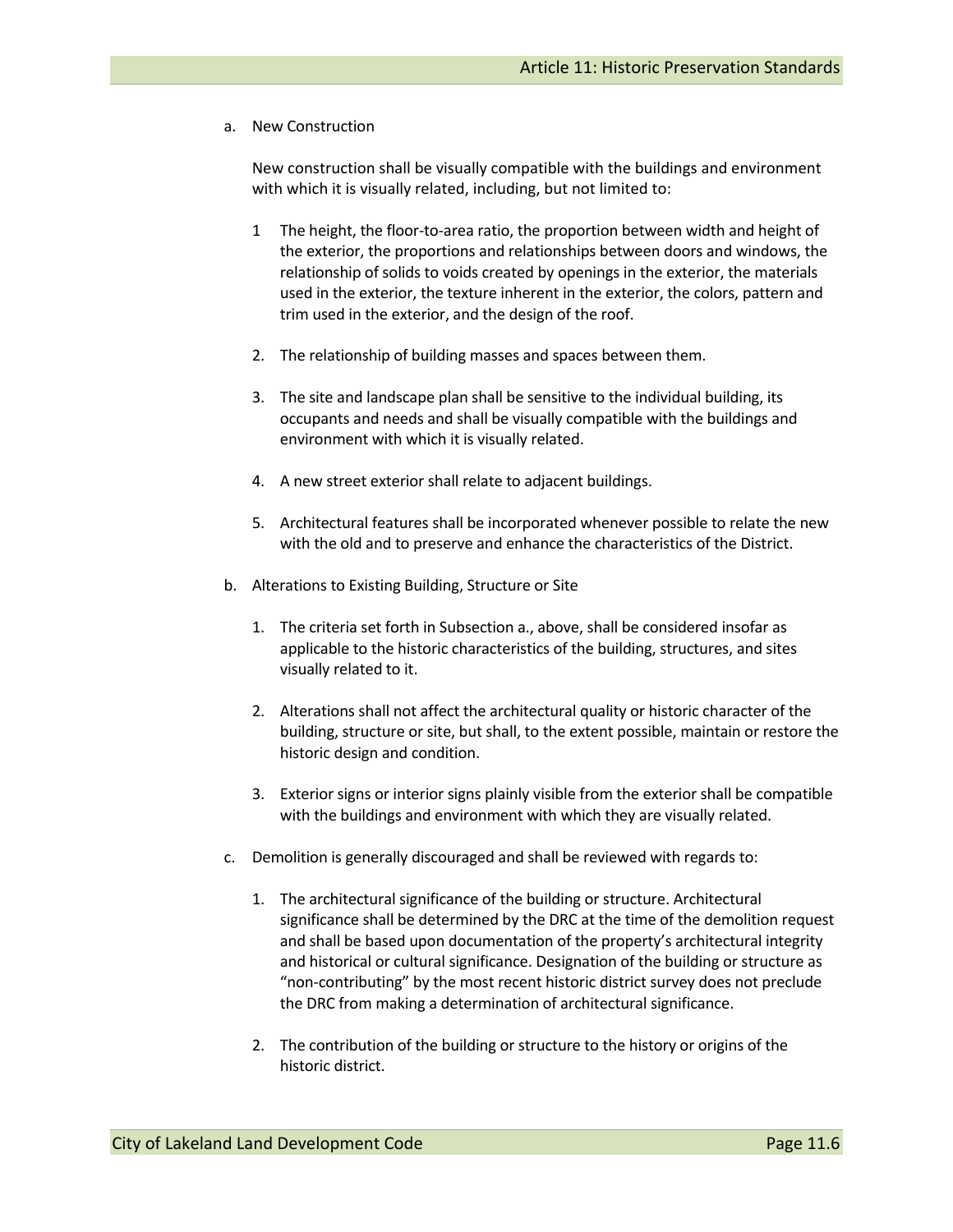- 3. The future utilization of the site, including any replacement buildings or structures.
- d. Reconstruction
	- 1. The reconstruction of a building or structure damaged by fire, storm or other act of God shall be reviewed by the DRC according to the criteria in Sub‐section b., above. Totally or substantially new construction, regardless of reason, shall be reviewed according to the criteria set forth in Sub‐section a., above.
- e. Redevelopment Areas within Historic Districts
	- 1. The DRC shall operate to further the implementation of redevelopment plans where such plans have been formally adopted within established local or national historic districts. These redevelopment areas are listed and described below:
		- (a) Garden District

Adopted by Ordinance 4549, June 21, 2004 this area encompasses the East Lake Morton Historic District and includes peripheral areas not part of the original historic district. This includes property located south of East Main St., north of East Walnut St., east of South Iowa Ave., and west of Bartow Road. The redevelopment plan is intended to make the area more attractive for redevelopment, create high value residential development while preserving significant historic structures and create an overall character that contributes to the maintenance of this central city historic neighborhood.

(b) Dixieland CRA Commercial Corridor

Adopted by Ordinance 4592, November 15, 2004 this area encompasses portions of the Dixieland Historic District. This includes property located along the South Florida Avenue commercial corridor south of East Walnut Street and north of Lenox Street. The DRC will operate to further the implementation of the adopted redevelopment plans as well as protect historic resources and serve as an advisory board to the City Commission on matters of redevelopment.

- 2. The DRC shall in its capacity work to amend or otherwise elaborate redevelopment activities including proposals for public improvements such as parks, alleys, streetscape, traffic calming, and other civic amenities and facilities.
- 3. The DRC shall act in its normal capacity to provide design review for all activity taking place in said redevelopment areas through the issuance of certificates of review and shall also consider and provide guidance on redevelopment proposal that involve larger areas and multiple sites as well as public improvements that impact public rights of way, blocks and the entire district.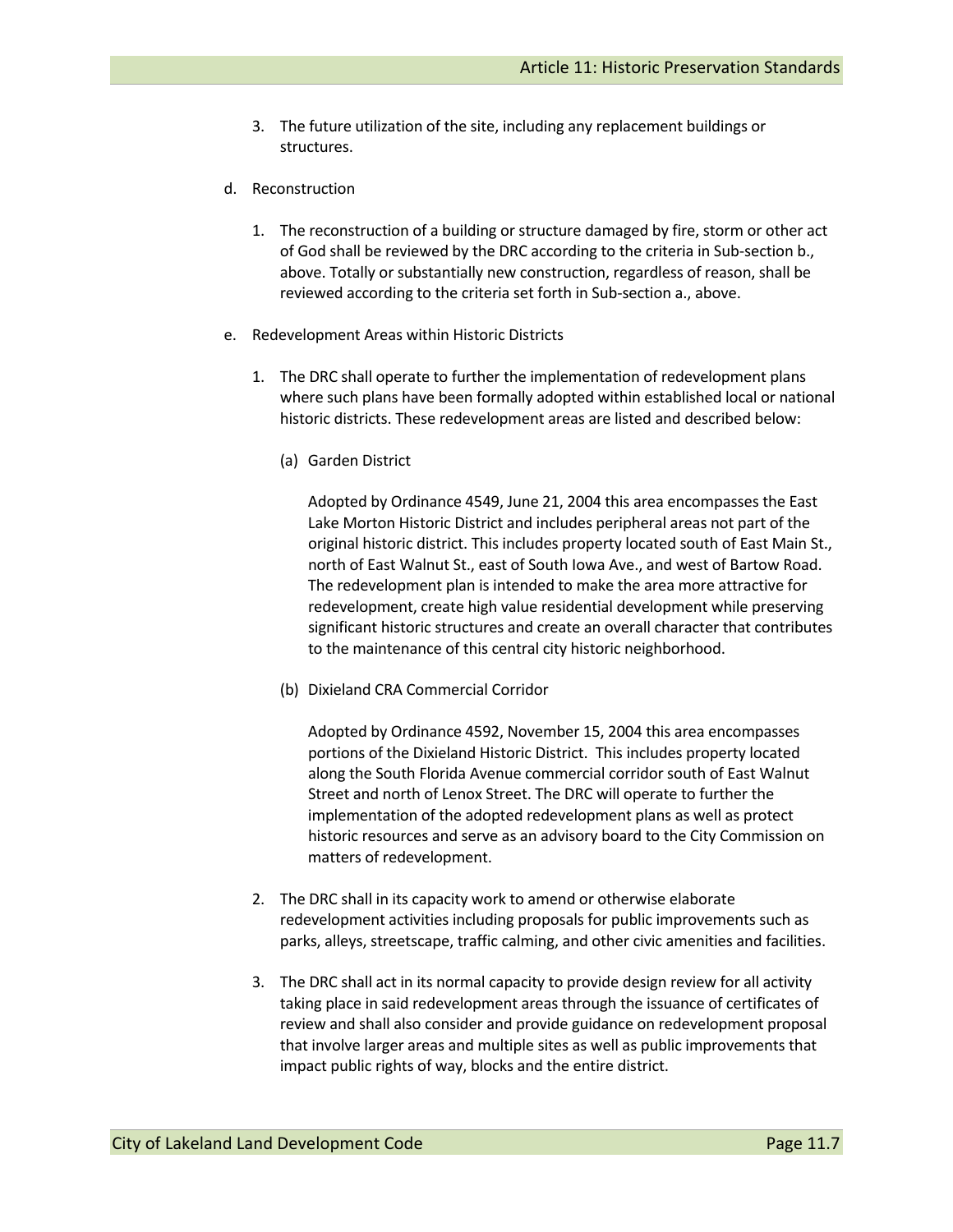- 4. Certificates of Review
	- (a) New Construction

The DRC shall utilize the same procedures set forth in Section 11.6.2 and criteria set forth in Section 11.6.3 for all historic districts to ensure compatibility with the existing fabric of the historic district. The DRC shall utilize established guidelines and also adopted redevelopment plans.

(b) Alterations to Existing Buildings, Structure or Site

The DRC shall utilize the same criteria set forth in Section 11.6.3 for all historic districts to ensure compatibility with the existing fabric of the historic district. The DRC shall utilize established guidelines and also adopt redevelopment plans.

- (c) Demolition within redevelopment areas is generally discouraged and shall be reviewed with regards to:
	- i. The architectural significance of the building or structure. Architectural significance shall be determined by the DRC at the time of the demolition request and shall be based upon documentation of the property's architectural integrity and historical or cultural significance. Designation of the building or structure as "noncontributing" by the most recent historic district survey does not preclude the DRC from making a determination of architectural significance.
	- ii. The contribution of the building, structure or site to the history or origins of the historic district.
	- iii. The future proposed utilization of the site in relation to specific or proposed plans. When specific plans are not available for the site, the proposed plans may include formally established redevelopment plans or those plans submitted by the applicant that comply and are compatible with the district and meet the intent of the adopted redevelopment plan. The demolition review process will take into consideration a ranking of properties in redevelopment areas based on architectural significance and integrity as identified by the HPB.

#### 11.6.4 COMPLIANCE

a. The Building Official shall not issue a building permit for any exterior alteration or demolition of a building, structure or site within a district unless a Certificate of Review has been approved and issued by the DRC. A permit for demolition may only be issued upon the issuance of a building permit for the replacement building or